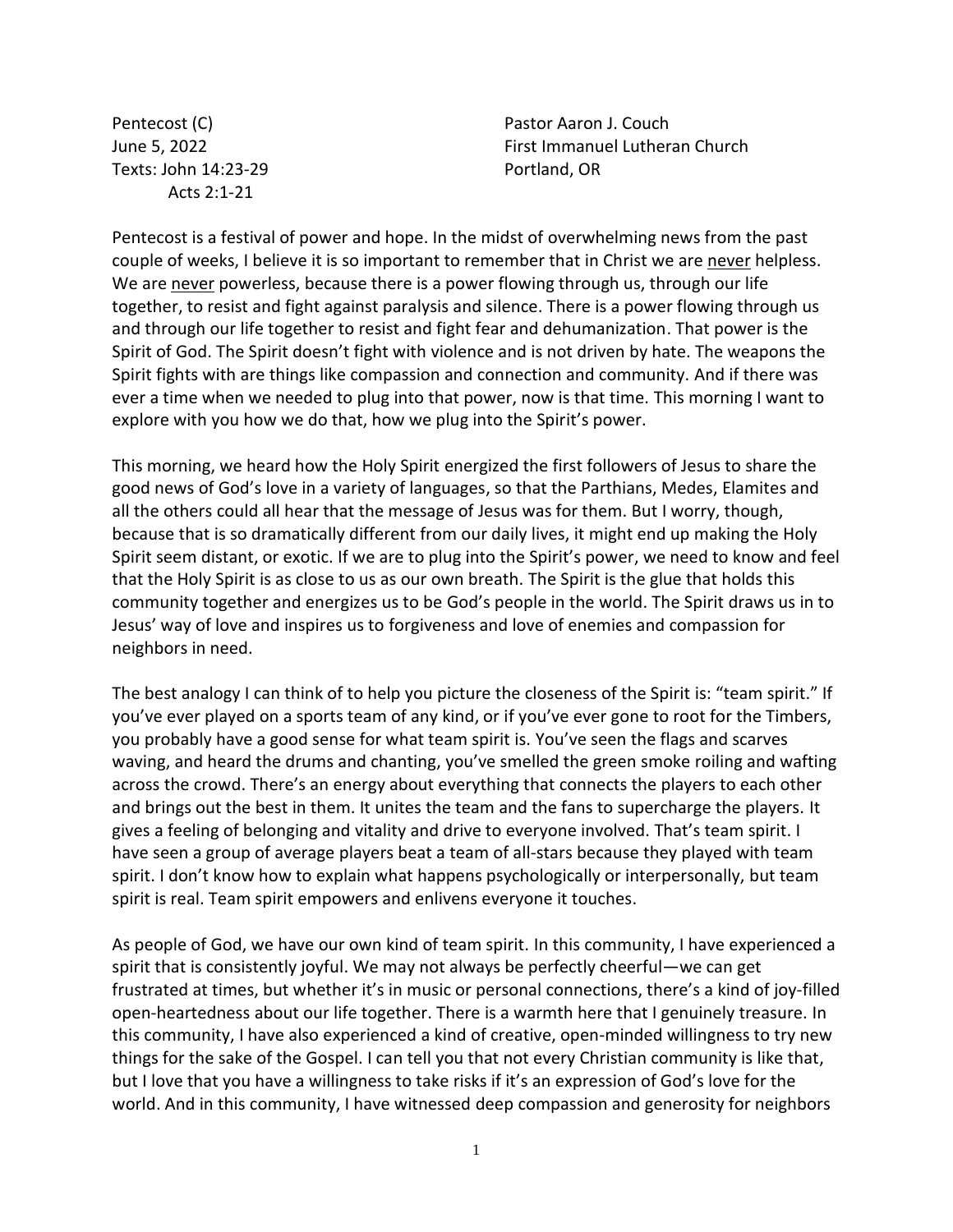in need, as an expression of Jesus' love. That's how I've seen the "team spirit" of this Christian community. And here's the big claim—the team spirit that enlivens and energizes and guides us in our life together is nothing less than the presence of God, the Holy Spirit. In our life together, the God who created the universe, who revealed God's self in the life of Jesus, is present among us and can be felt as the "team spirit" that leads us in Jesus' way of love. And when we are energized and directed by God's presence among us, we are not helpless or powerless at all.

For us, then, to plug into the Spirit's power, I can think of three essential attitudes or actions for being available to that power.

The first is to show up. Whether we show up on Zoom or show up in person, we show up as a member of the community, as a participant, not a spectator. This might be a little difficult. The pandemic has caused so much isolation that you might feel out of practice. But when we come together, it's not just to receive the beautiful music or receive reflection on scripture. We come together to sing our praise to God and raise our prayers to God and wrestle in our hearts with how Christ is speaking to us today through the words of scripture. And we come together to be a community, both online and in person, where we share ourselves and attend to each other. We make friends, share caring, be human together—we belong to each other. There's a beautiful mutuality about being a community. We come together to be part of something bigger than ourselves, to be part of how this community is one expression of God's compassion and commitment to the world. We trust that God's Spirit is present and at work here, so we show up.

And secondly, we share our gifts. Every one of us is gifted by God so that we can participate in God's work to bring healing to this world. We have gifts of time, we have gifts of making connections with each other, we have gifts for serving neighbors in need. We have gifts that are emotional or intellectual or physical. We have gifts to be compassionate or generous or encouraging. We have gifts of money or abilities. It might look like mowing the yard or power washing the sidewalk. It might look like sending a card to someone in the hospital. It might look like setting up for a picnic, or working with others on how we as a congregation can reach out to our neighborhood in creative ways. None of us has all the gifts, but every one of us has something. Being a participant in this community, where the Spirit of God is at work, means bringing our whole selves, together with whatever gifts God has given us. We bring open eyes and open hearts, making ourselves available for works of beauty or compassion or justice or generosity. We trust that God's Spirit is present and at work here, so we share our gifts.

And finally, in our life together we permit ourselves to be shaped by Jesus. We pay attention to Jesus and his way of compassion and forgiveness, love of enemies, generosity and humility. If we're not paying attention to Jesus, it will be some other spirit that guides us. Jesus was quite clear that merely calling on him as Lord means nothing. What is necessary for our spiritual health is to pay attention to Jesus' teachings and be shaped by them. In our Gospel reading, Jesus says the Holy Spirit will remind us and lead us in Jesus' word and Jesus' way. So in our life together, we bring open hearts to Jesus, and we let his values define our values. We let Jesus' practices of love direct our actions. We let Jesus' priorities become our priorities. For example,